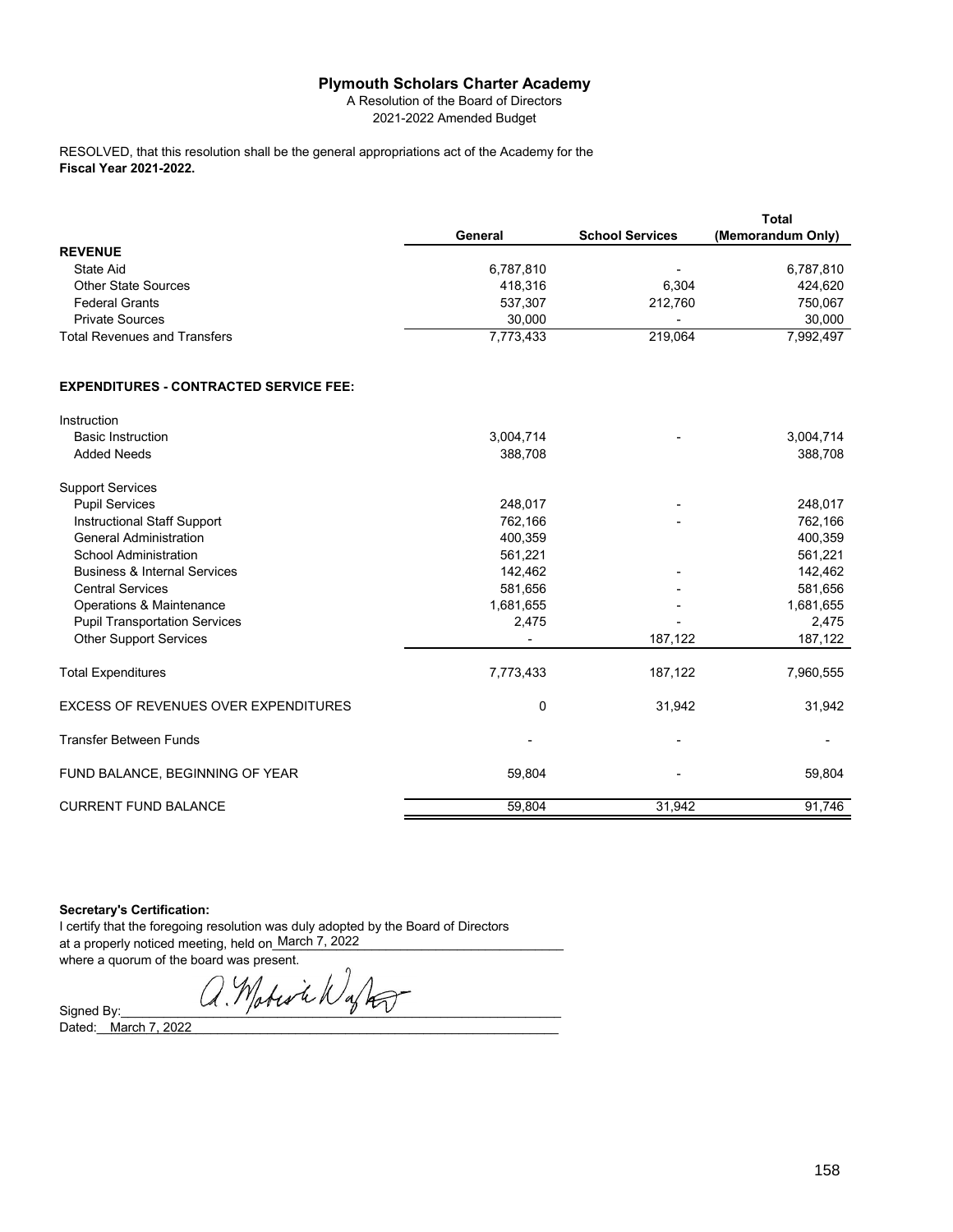## **Plymouth Scholars Charter Academy**

2021-2022 Amended Budget Detail

|                                                  | 2021-2022<br><b>Amended</b> |
|--------------------------------------------------|-----------------------------|
| <b>General Fund</b>                              |                             |
| <b>REVENUE</b>                                   |                             |
| State Aid                                        | 6,787,810                   |
| Revenue from State Sources                       | 418,316                     |
| Restricted-Federal 'Pass thru' Grants - Title I  | 46,525                      |
| Restricted-Federal 'Pass thru' Grants - Title II | 12,305                      |
| Restricted-Federal 'Pass thru' Grants - Title IV | 10,000                      |
| Restricted-Federal 'Pass thru' Grants - IDEA     | 123,783                     |
| Restricted-Federal 'Pass thru' Grants - CRF      | 4,790                       |
| Restricted-Federal 'Pass thru' Grants - ESSER    | 339,904                     |
| <b>Revenue from Private Sources</b>              | 30,000                      |
| <b>Total Revenue &amp; Other Transactions</b>    | 7,773,433                   |
| <b>EXPENDITURES</b>                              |                             |
| <b>Basic Instruction</b>                         |                             |
| Salaries, Taxes, & Benefits                      | 2,363,978                   |
| Local Meetings                                   | 7,870                       |
| Printing and Binding                             | 31,350                      |
| <b>Teaching Supplies</b>                         | 365,426                     |
| <b>Textbooks</b>                                 | 57,256                      |
| Software & Equipment                             | 1,275                       |
| <b>Equipment Lease</b>                           | 87,930                      |
| Dues/Memberships                                 | 4,080                       |
| Field trips                                      | 16,650                      |
| <b>Contracted Services</b>                       | 29,419                      |
| <b>Employment Expenses</b>                       | 1,680                       |
| Finger Printing & Background Checks              | 2,800                       |
| <b>Board Funds</b>                               | 35,000                      |
| <b>Total - Basic Instruction</b>                 | 3,004,714                   |
| <b>Added Needs</b>                               |                             |
| <b>Compensatory Education</b>                    |                             |
| Salaries, Taxes, & Benefits                      | 115,242                     |
| Teaching Supplies                                | 44,554                      |
| <b>Subtotal - Compensatory Education</b>         | 159,796                     |
| <b>Special Education</b>                         |                             |
| Salaries, Taxes, & Benefits                      | 209,600                     |
| <b>Local Meetings</b>                            | 375                         |
| <b>Workshops and Conferences</b>                 | 1,116                       |
| <b>Teaching Supplies</b>                         | 2,380                       |
| Software & Equipment                             | 770                         |
| <b>Indirect Costs</b>                            | 14,671                      |
| <b>Subtotal - Special Education</b>              | 228,912                     |
| <b>Total - Added Needs</b>                       | 388,708                     |
| <b>Pupil Services</b>                            |                             |
| <b>Occupational Therapist Services</b>           | 61,847                      |
| <b>Psychological Services</b>                    | 34,121                      |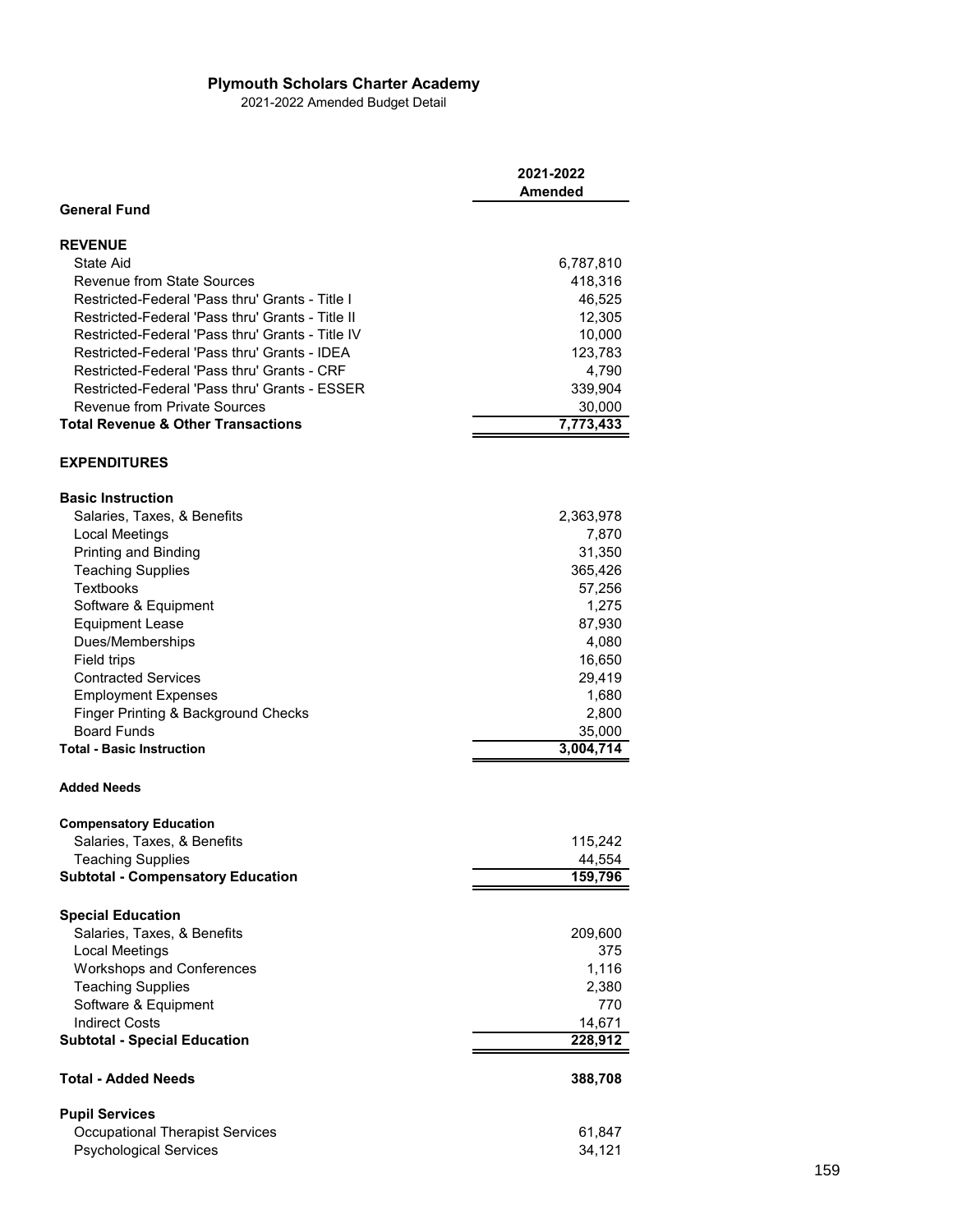| Speech Pathology                                              | 112,459           |
|---------------------------------------------------------------|-------------------|
| <b>Social Work Services</b>                                   | 39,590            |
| <b>Total - Pupil Services</b>                                 | 248,017           |
|                                                               |                   |
| <b>Instructional Staff Support</b>                            |                   |
| Salaries, Taxes, & Benefits                                   | 314,791           |
| <b>Workshops and Conferences</b>                              | 6,265             |
| Improvement of Instruction<br><b>Professional Development</b> | 254,367<br>48,956 |
| <b>Library Books</b>                                          | 4,000             |
| Library                                                       | 450               |
| Technology                                                    | 86,858            |
| Special Education                                             | 28,770            |
| Recess Aides                                                  | 17,709            |
| <b>Total - Instructional Staff Support</b>                    | 762,166           |
|                                                               |                   |
| <b>General Administration</b>                                 |                   |
| <b>Board of Education</b>                                     |                   |
| <b>Board of Education Administration</b>                      | 75,608            |
| Legal Fees                                                    | 7,250             |
| Audit                                                         | 11,000            |
| Travel & Expense Staff                                        | 500               |
| Insurance                                                     | 11,300            |
| <b>Subtotal - Board of Education</b>                          | 105,658           |
|                                                               |                   |
| <b>Executive Administration</b>                               |                   |
| Executive Administration                                      | 92,355            |
| Oversight Fee                                                 | 202,346           |
| <b>Subtotal - Executive Administration</b>                    | 294,701           |
|                                                               |                   |
| <b>Total - General Administration</b>                         | 400,359           |
| <b>School Administration</b>                                  |                   |
|                                                               |                   |
| <b>Office of the Principal</b>                                |                   |
| Salaries, Taxes, & Benefits                                   | 253,311           |
| Local Meetings                                                | 7,375             |
| <b>Workshops and Conferences</b>                              | 5,198             |
| Mailing                                                       | 5,940             |
| Printing & Binding                                            | 2,100             |
| <b>Office Supplies</b>                                        | 6,600             |
| Dues/Memberships                                              | 3,500             |
| Advertising<br><b>Contracted Services</b>                     | 4,035<br>460      |
|                                                               | 640               |
| <b>Bank Charges</b><br><b>Indirect Costs</b>                  |                   |
| Subtotal - Office of the Principal                            | 30,405<br>319,564 |
|                                                               |                   |
| <b>Other School Administration</b>                            |                   |
| Admissions & Other Administrative Support                     | 223,276           |
| Salaries, Taxes, & Benefits                                   | 16,526            |
| <b>Local Meetings</b>                                         | 170               |
| <b>Workshops and Conferences</b>                              | 185               |
| Printing & Binding                                            | 1,500             |
| <b>Subtotal - Other School Administration</b>                 | 241,657           |
| <b>Total - School Administration</b>                          | 561,221           |
| <b>Business &amp; Internal Services</b>                       |                   |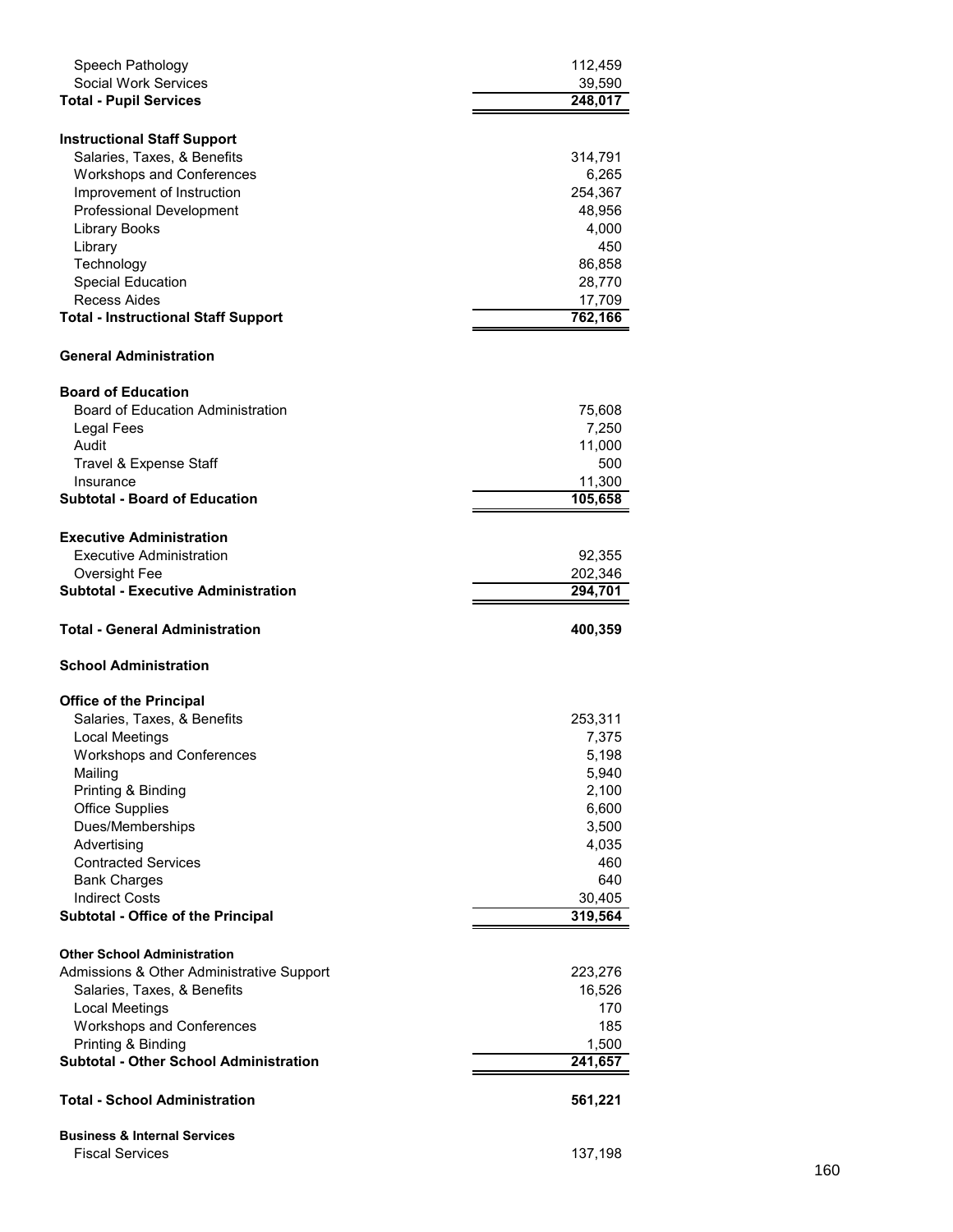| Internal Distribution Services<br><b>Total - Business &amp; Internal Services</b>       | 5,264<br>142,462  |
|-----------------------------------------------------------------------------------------|-------------------|
| <b>Central Services</b><br><b>Information Services</b>                                  | 48,210            |
| Staff/Personnel Services                                                                | 258,167           |
| <b>Data Processing Services</b><br><b>Other Central Services</b>                        | 199,098           |
| <b>Total - Central Services</b>                                                         | 76,181<br>581,656 |
|                                                                                         |                   |
| <b>Operations &amp; Maintenance</b>                                                     |                   |
| <b>Internal Building Services</b>                                                       | 30,988            |
| Telephone                                                                               | 2,715             |
| Heat                                                                                    | 5,925             |
| Electric                                                                                | 31,900            |
| Sewer                                                                                   | 16,375            |
| Waste & Trash Disposal                                                                  | 3,400             |
| <b>Building Maintenance &amp; Repair</b>                                                | 272,623           |
| Equipment Maintenance & Repair                                                          | 5,960             |
| Lease of Building                                                                       | 1,160,800         |
| Lease of Equipment<br>Supplies                                                          | 11,310<br>6,835   |
| <b>Equipment Purchases</b>                                                              | 52,977            |
| Liability Insurance                                                                     | 1,600             |
| <b>Property Taxes</b>                                                                   | 53,604            |
| Property Insurance                                                                      | 13,600            |
| Safety & Security                                                                       | 11,042            |
| <b>Total - Operations &amp; Maintenance</b>                                             | 1,681,655         |
|                                                                                         |                   |
| <b>Pupil Transportation Services</b>                                                    |                   |
| <b>Contracted Transportation</b>                                                        | 2,475             |
| <b>Total - Pupil Transportation Services</b>                                            | 2,475             |
| <b>Other Support Services</b>                                                           |                   |
|                                                                                         |                   |
| <b>Pupil Activities</b><br>Salaries, Taxes, & Benefits                                  |                   |
| <b>Contracted Services</b>                                                              |                   |
| Supplies                                                                                |                   |
| <b>Total - Pupil Activities</b>                                                         |                   |
|                                                                                         |                   |
| Outgoing Transfer to School Service Fund                                                |                   |
| Total Expenditures & Other Transactions                                                 | 7,773,433         |
|                                                                                         |                   |
| <b>Revenues and Other Financing Sources Over</b><br>(Under) Expenditures and Other Uses | 0                 |
|                                                                                         |                   |
| Beginning Fund Balance (7/1)                                                            | 59,804            |
|                                                                                         |                   |